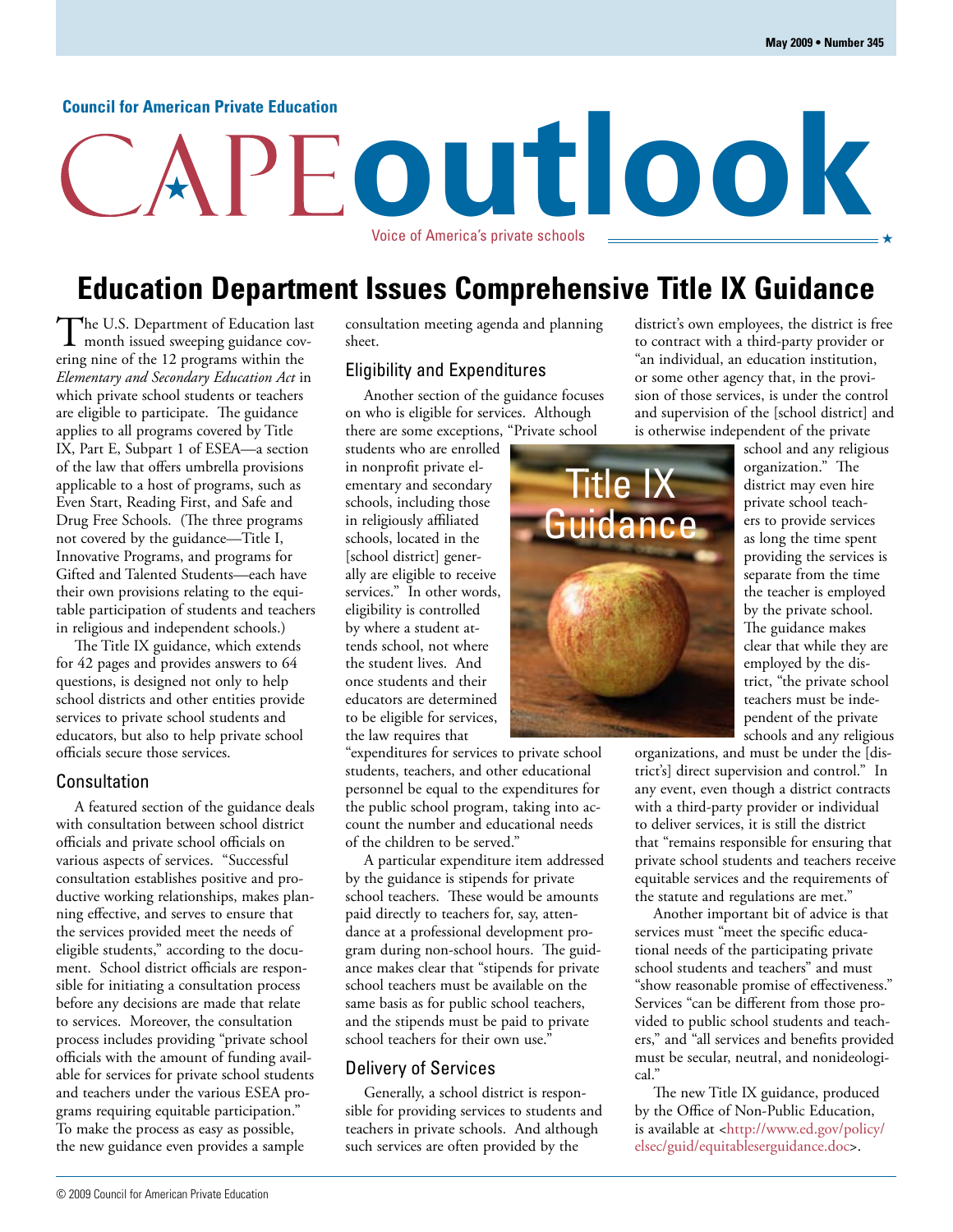## CAPE

**CAPE** member organizations: Agudath Israel of America

American Montessori Society

Association Montessori International–USA

Association of Christian Schools International

Association of Christian Teachers and Schools

Association of Waldorf Schools of N.A.

Christian Schools International

Evangelical Lutheran Church in America

Friends Council on Education

Lutheran Church–Missouri Synod

National Association of Episcopal Schools

National Association of Independent Schools

National Catholic Educational Association

National Christian School Association

Oral Roberts University Educational Fellowship

Seventh-day Adventist Board of Education

United States Conference of Catholic Bishops

Wisconsin Evangelical Lutheran Synod Schools

31 Affiliated State Organizations

a coalition of national associations serving private schools K-12 Executive Director: Joe McTighe

**Outlook is published monthly (September to June) by CAPE. An annual subscription is \$25. ISSN 0271-1451**

13017 Wisteria Drive #457 Germantown, MD 20874 (tel) 301-916-8460 (fax) 301-916-8485 (email) cape@capenet.org

#### **www.capenet.org**

## **NAEP Results Improve Since 1970s**

Average scores in reading and math for the nation's students have gone up during the past three decades, according to a new report from the National Center for Education Statistics. Results from the National Assessment of Educational Progress (NAEP) long-term trend assessments, which were most recently administered during the 2007-08 school year, show an increase of between 1 and 12 points (on a 500-point scale) in reading since the early 1970s and between 2 and 24 points in mathematics.

The test is given to a nationally representative sample of public and private school students at ages 9, 13, and 17. The highest point gains in each subject were among 9-year-olds, and the lowest were among 17-year-olds.

#### Public and Private Schools

The new report also compares the performance of students in private schools and public

schools going back to 1980 in reading and 1978 in math.

In reading, average scores for 9-year-olds in 2008 were 218 for public school students and 237 for private school students. Among 13-year-olds, public school students had a mean score of 258, and private school students, 275. Scores could not be compared for 17-year-olds because the private school

| <b>NAEP 2008 Scale Scores</b> |  |                    |  |                   |  |  |
|-------------------------------|--|--------------------|--|-------------------|--|--|
| Math                          |  | Private<br>Schools |  | Public<br>Schools |  |  |
| 9-Year-Olds<br>13-Year-Olds   |  | 252<br>295         |  | 242<br>280        |  |  |
| Reading                       |  |                    |  |                   |  |  |
| 9-Year-Olds<br>13-Year-Olds   |  | 237<br>275         |  | 218<br>258        |  |  |

sample size was too small to yield a reliable result.

In mathematics, 9-year-olds in public schools had an average score of 242, while their counterparts in private schools scored 252. For 13-yearolds, the score differential was 15 points (280 vs. 295).

The public/private school score gaps of nearly 20 points in reading and 10-15 points in mathematics are significant. Consider that among all students (public and private), the average reading scale score in 2008 for 17-year-olds was 66 points higher than the score for 9-year-olds (286 vs. 220), and the average mathematics score was 63 points higher (306 vs. 243). Those differences amount to an average annual gain in each subject of roughly 8 points. So a nearly 20-point private school advantage in reading, for example, would represent over two years' worth of growth.

#### Growth Over Time

As the name suggests, the long-term trend assessment is designed to measure growth over time. Between 1980 and 2008, average reading scores among 9-year-olds went from 214 to 218 (+4) for public school students and from 227 to 237 (+10) for private school students. For 13-year-olds, scores rose from 257 to 258 (+1) for public school students and from 271 to 275 (+4) for students in private schools.

During the three decades between 1978 and 2008, public school mathematics scores for 9-year-olds jumped from 217 to 242 (+25), and private school math scores went from 230 to 252 (+22). Among 13-year-olds in public schools, scores shot up 17 points (263 to 280), compared to a private school increase of 16 points (279 to 295).

#### Summary of Results

Stuart Kerachsky, acting commissioner of the National Center for Education Statistics, summarized the NAEP results at a data release

> event in Washington, DC, April 28. He noted that in reading, the 2008 scores are higher than the 2004 scores for all three ages, and are higher than the 1971 scores for 9- and 13-yearolds. But he also pointed out that for mathematics, "scores are higher since 2004 and 1973 for 9- and 13-year-olds only."

Kerachsky went on to explain, that although minority-majority achieve-

ment gaps have (with one exception) narrowed for all three age groups and both subject areas since the first assessment year, "We have not seen any significant changes in Black-White or Hispanic-White score gaps since 2004."

Commenting on the report, U.S. Secretary of Education Arne Duncan said he was "pleased to see some recent progress among all age groups in reading and among younger age groups in math." He also noted that the report shows that minority/majority achievement gaps are shrinking in reading, but added, "we still have a lot more work to do. Our focus on raising standards, increasing academic rigor and improving teacher quality are all steps in the right direction."

Results for the 2008 NAEP long-term trend assessment in mathematics and reading are avail[able on the NCES Web site at <http://nces.](http://nces.ed.gov/NATIONSREPORTCARD/) ed.gov/NATIONSREPORTCARD/>. The site also includes an archived webcast of the data release event as well as access to the NAEP Data Explorer, which enables users to examine and compare decades of NAEP results.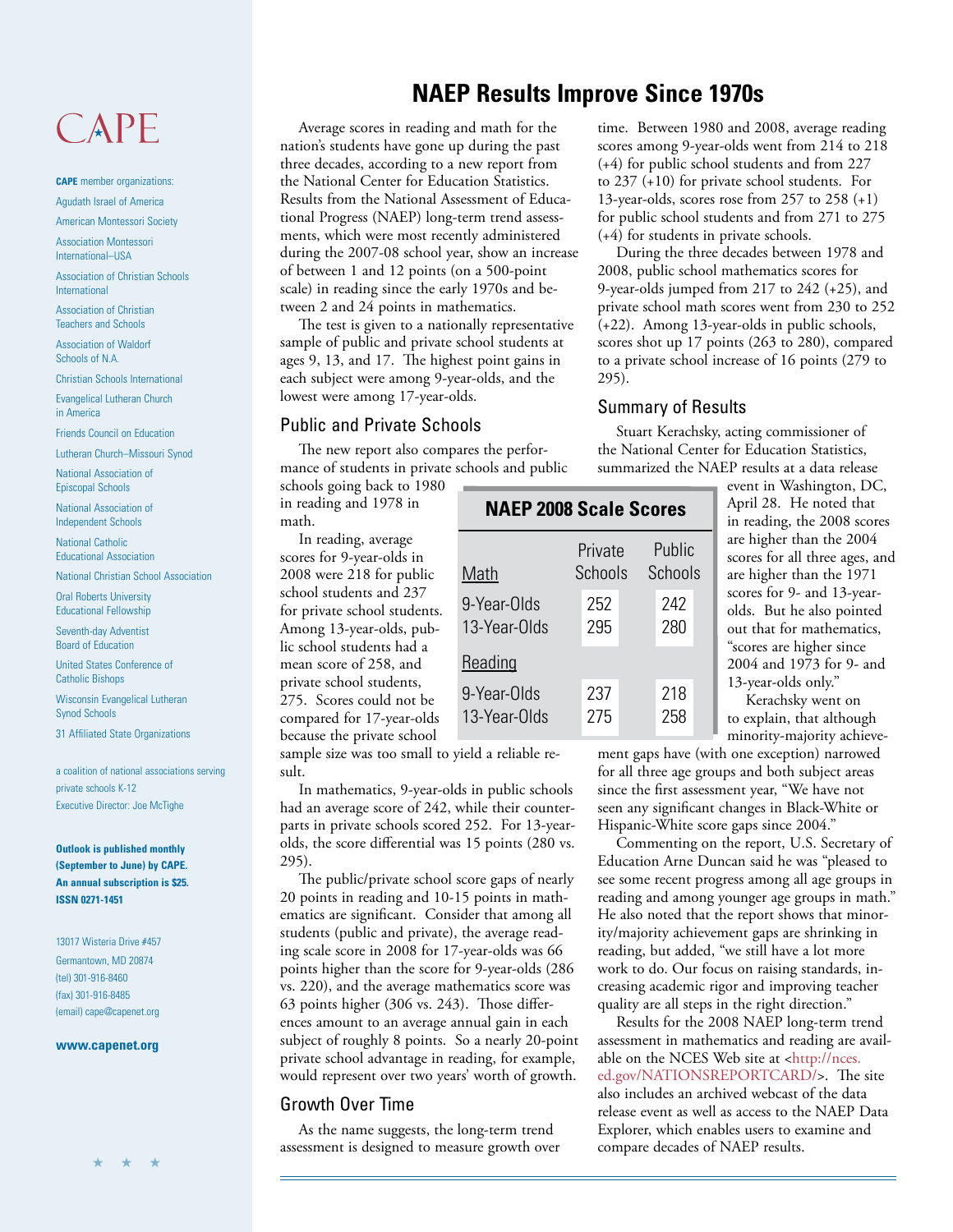## **School Crime and Safety Vary by School Type**

How safe are the nation's schools? Are children in danger during math class or recess? Are they likely to be bullied on the school bus? A new federal report helps answer such questions by presenting the most recent statistics available on school crime and safety.

Released in April, the report is the eleventh in a series produced by the data-gathering arms

of the U. S. Department of Education and the U.S Department of Justice. The report relies on various data sources and national surveys of students and educators to cover topics ranging from bullying to classroom disorder and from drug use to victimization. Data are presented for a host of subgroups, including students and teachers in private schools.

With an estimated 55.5 million students in grades PK-12 in 2006-07, the report records 35 school-related violent

deaths among children ages 5-18 between July 1, 2006, and June 30, 2007, including 27 homicides and eight suicides. But when it comes to nonfatal crimes (thefts, assault, and other violent crimes), the numbers shoot up dramatically, with 1.7 million incidents affecting students ages 12-18 in 2006.

#### Student Victimization

According to the report, "In 2007, 4 percent of students ages 12–18 reported being victim-

ized at school during the previous 6 months. About 3 percent of students reported theft, 2 percent reported violent victimization, and less than half of a percent reported serious violent victimization." The numbers differed by type of school. "A higher percentage of students in public schools reported victimization (5 percent) and theft (3 percent) than students in private schools (1 percent each)."

About 23 percent of students in the 12-18 age bracket reported that there were gangs at their school, though again the percentage was higher among students attending public schools (25 percent) than among those attending private schools (5 percent).

Ten percent of public school students said

they were called a hate-related word, and 36 percent said they saw hate-related graffiti. This compares to 6 percent of private school students who were victims of hate speech and 19 percent who saw hate-laced graffiti.

How afraid are students of being attacked at school? The answer depends on what kind of school they attend. "A greater percentage of

> students in public schools (6 percent) reported being afraid of being attacked or harmed at school than students attending private schools (2 percent)."

> And what about being attacked in particular locations? "A larger percentage of public school students (6 percent) than private school students (1 percent) reported avoiding one or more places inside school because of fear of attack or harm."

#### Teacher Safety

Anyone who has a teacher in the family knows that concerns about personal

wellbeing often determine where the teacher works. Teachers are sometimes subject to sassy backtalk and even threats and violence. The report notes, "A greater percentage of public than private school teachers reported being threatened with injury (7 vs. 2 percent) or physically attacked (4 vs. 2 percent) by students in school." And the public/private difference was even greater in urban areas. "Among teachers in city schools, generally, there were at least five times

> as many public school teachers as private school teachers who reported being threatened with injury (12 vs. 2 percent), and at least four times as many public school teachers as private school teachers who reported being physically attacked (5 vs. 1 percent)."

Not surprisingly, the percentage of teachers who reported that student misconduct hampered their instructional effectiveness also varied by type of school. As the report puts

it, "about 37 percent of public school teachers reported that student misbehavior interfered with their teaching, compared to 21 percent of private school teachers."

*Indicators of School Crime and Safety: 2008* is [available on the Web at <http://nces.ed.gov/pub](http://nces.ed.gov/pubsearch/pubsinfo.asp?pubid=2009022)search/pubsinfo.asp?pubid=2009022>.

### **Choice & Congress**

★ ★ ★

Everyone knows that President and Mrs. Obama freely exercise their right to choose their children's school, but what about members of Congress? A recent poll by the Heritage Foundation finds that 38 percent of members of the 111th Congress either currently send or once sent a child to a religious or independent school. Congressional school choice practitioners include 44 percent of senators and 36 percent of members of the House.

The results get even more interesting when looked at by committee membership and party affiliation. It turns out that school choice appeals to both parties. Thirty-eight percent of House Republicans and 34 percent of House Democrats have exercised the right, as have 53 percent of Senate Republicans and 37 percent of Senate Democrats. As for the committees that deal with education policy, 23 percent of House Education and Labor Committee members and almost 40 percent of Senate Health, Education, Labor, and Pensions Committee members have sent a child to private school. Among appropriators, school choice is or was practiced by 38 percent of House Appropriations Committee members and 35 percent of Senate Finance Committee members.

The survey also discovered that 20 percent of members of Congress had attended a private high school, including 17 percent of responding senators and 20 percent of responding representatives. With about 7 percent of the nation's secondary school students currently enrolled in religious and independent schools, the private school attendance rate among members of Congress is more than twice that of the general public.

The full report is available on the Heritage Foundation's Web site at <http://www.heritage. [org/Research/Education/upload/](http://www.heritage.org/Research/Education/upload/bg_2257.pdf) bg\_2257.pdf>.



Percentage of students ages 12–18 who reported that gangs were present at school: 2007

**25%**

**Public Private**

**5%**